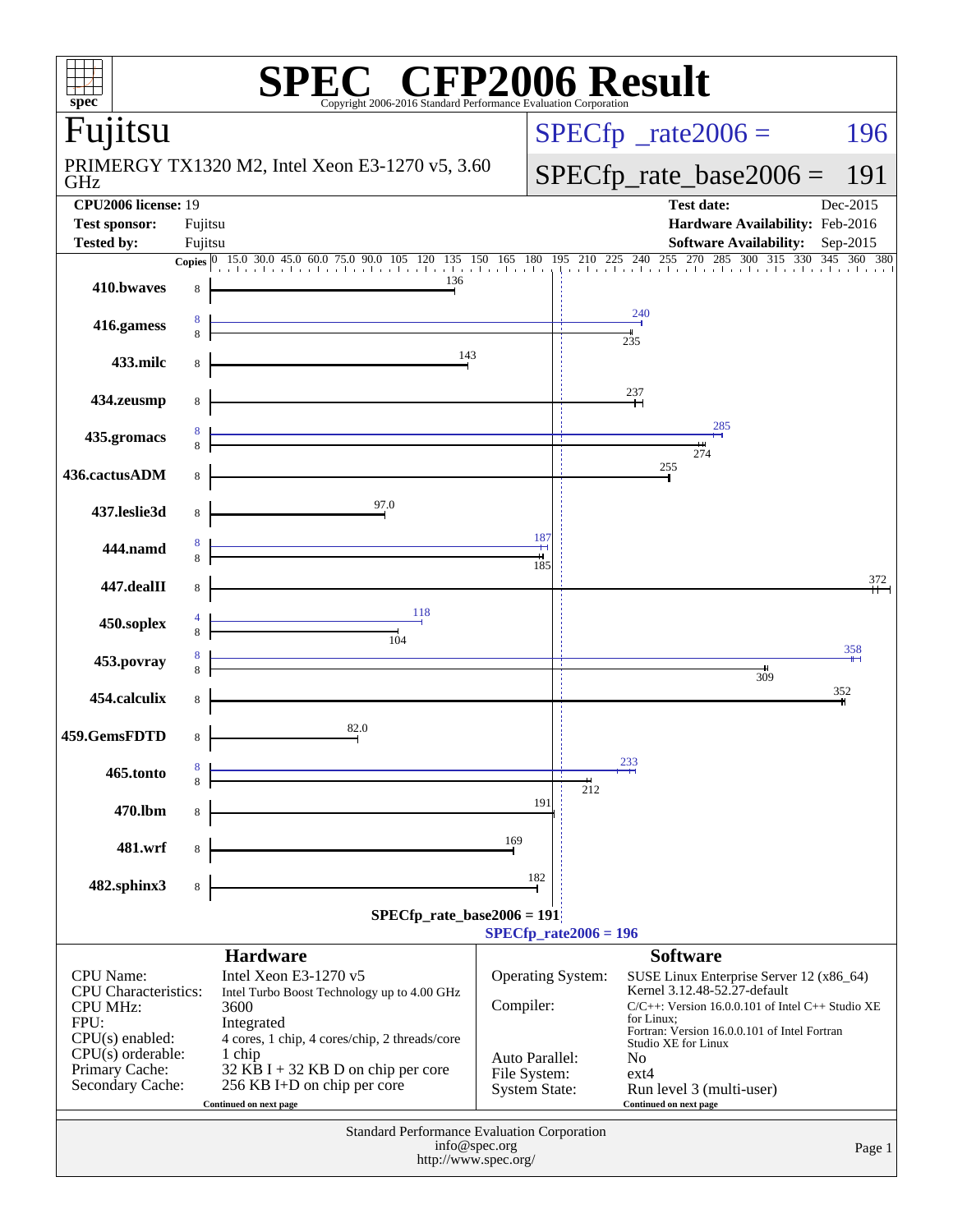

# Fujitsu

GHz PRIMERGY TX1320 M2, Intel Xeon E3-1270 v5, 3.60  $SPECTp_rate2006 = 196$ 

### [SPECfp\\_rate\\_base2006 =](http://www.spec.org/auto/cpu2006/Docs/result-fields.html#SPECfpratebase2006) 191

| <b>CPU2006 license: 19</b>                    |                                                                          | Dec-2015<br><b>Test date:</b>           |                                           |
|-----------------------------------------------|--------------------------------------------------------------------------|-----------------------------------------|-------------------------------------------|
| <b>Test sponsor:</b>                          | Fujitsu                                                                  |                                         | Hardware Availability: Feb-2016           |
| <b>Tested by:</b>                             | Fuiitsu                                                                  |                                         | <b>Software Availability:</b><br>Sep-2015 |
| L3 Cache:<br>Other Cache:                     | $8 \text{ MB I+D}$ on chip per chip<br>None                              | <b>Base Pointers:</b><br>Peak Pointers: | $32/64$ -bit<br>$32/64$ -bit              |
| Memory:<br>Disk Subsystem:<br>Other Hardware: | 64 GB (4 x 16 GB 2Rx8 PC4-2133P-E)<br>1 x SATA, 500 GB, 7200 RPM<br>None | Other Software:                         | None                                      |

| <b>Results Table</b> |                                                                                                          |                |       |                |       |                |       |                |                |              |                |              |                |              |
|----------------------|----------------------------------------------------------------------------------------------------------|----------------|-------|----------------|-------|----------------|-------|----------------|----------------|--------------|----------------|--------------|----------------|--------------|
|                      | <b>Base</b>                                                                                              |                |       | <b>Peak</b>    |       |                |       |                |                |              |                |              |                |              |
| <b>Benchmark</b>     | <b>Copies</b>                                                                                            | <b>Seconds</b> | Ratio | <b>Seconds</b> | Ratio | <b>Seconds</b> | Ratio | <b>Copies</b>  | <b>Seconds</b> | <b>Ratio</b> | <b>Seconds</b> | <b>Ratio</b> | <b>Seconds</b> | <b>Ratio</b> |
| 410.bwayes           | 8                                                                                                        | 799            | 136   | 799            | 136   | 799            | 136   | 8              | 799            | 136          | 799            | 136          | 799            | <u>136</u>   |
| 416.gamess           | 8                                                                                                        | 669            | 234   | 668            | 235   | 667            | 235   | 8              | 653            | 240          | 652            | 240          | 653            | 240          |
| 433.milc             | 8                                                                                                        | 512            | 143   | 513            | 143   | 513            | 143   | 8              | 512            | 143          | 513            | 143          | 513            | 143          |
| 434.zeusmp           | 8                                                                                                        | 308            | 237   | 308            | 236   | 303            | 241   | 8              | 308            | 237          | 308            | 236          | 303            | 241          |
| 435.gromacs          | 8                                                                                                        | 208            | 274   | 210            | 272   | 207            | 275   | 8              | 200            | 285          | 204            | 280          | 201            | 285          |
| 436.cactusADM        | 8                                                                                                        | 374            | 256   | 375            | 255   | 375            | 255   | 8              | 374            | 256          | 375            | 255          | 375            | 255          |
| 437.leslie3d         | 8                                                                                                        | 775            | 97.1  | 775            | 97.0  | 775            | 97.0  | 8              | 775            | 97.1         | 775            | 97.0         | 775            | 97.0         |
| 444.namd             | 8                                                                                                        | 350            | 183   | 346            | 186   | 347            | 185   | 8              | 342            | 188          | 349            | 184          | 342            | 187          |
| 447.dealII           | 8                                                                                                        | 246            | 372   | 242            | 378   | 248            | 369   | 8              | 246            | 372          | 242            | 378          | 248            | 369          |
| $450$ .soplex        | 8                                                                                                        | 640            | 104   | 639            | 104   | 639            | 104   | 4              | 284            | 118          | 284            | 118          | 283            | 118          |
| $453$ .povray        | 8                                                                                                        | 138            | 309   | 137            | 310   | 138            | 309   | 8              | 119            | 358          | 118            | 362          | 119            | 357          |
| 454.calculix         | 8                                                                                                        | 188            | 352   | 188            | 352   | 187            | 353   | 8              | 188            | 352          | 188            | 352          | 187            | 353          |
| 459.GemsFDTD         | 8                                                                                                        | 1035           | 82.0  | 1035           | 82.0  | 1035           | 82.0  | 8              | 1035           | 82.0         | 1035           | 82.0         | 1035           | 82.0         |
| $465$ .tonto         | 8                                                                                                        | 371            | 212   | 371            | 212   | 376            | 210   | 8              | <u>338</u>     | 233          | 333            | 236          | 347            | 227          |
| 470.1bm              | 8                                                                                                        | 574            | 192   | 574            | 191   | 574            | 191   | 8              | 574            | 192          | 574            | 191          | 574            | 191          |
| 481.wrf              | 8                                                                                                        | 529            | 169   | 529            | 169   | 530            | 169   | 8              | 529            | 169          | 529            | 169          | 530            | 169          |
| $482$ .sphinx $3$    | 8                                                                                                        | 858            | 182   | 855            | 182   | 858            | 182   | $\overline{8}$ | 858            | 182          | 855            | 182          | 858            | <u>182</u>   |
|                      | Results appear in the order in which they were run. Bold underlined text indicates a median measurement. |                |       |                |       |                |       |                |                |              |                |              |                |              |

#### **[Submit Notes](http://www.spec.org/auto/cpu2006/Docs/result-fields.html#SubmitNotes)**

 The taskset mechanism was used to bind copies to processors. The config file option 'submit' was used to generate taskset commands to bind each copy to a specific processor. For details, please see the config file.

#### **[Operating System Notes](http://www.spec.org/auto/cpu2006/Docs/result-fields.html#OperatingSystemNotes)**

Stack size set to unlimited using "ulimit -s unlimited"

#### **[Platform Notes](http://www.spec.org/auto/cpu2006/Docs/result-fields.html#PlatformNotes)**

 BIOS configuration: Sysinfo program /home/SPECcpu2006/config/sysinfo.rev6914 \$Rev: 6914 \$ \$Date:: 2014-06-25 #\$ e3fbb8667b5a285932ceab81e28219e1

Continued on next page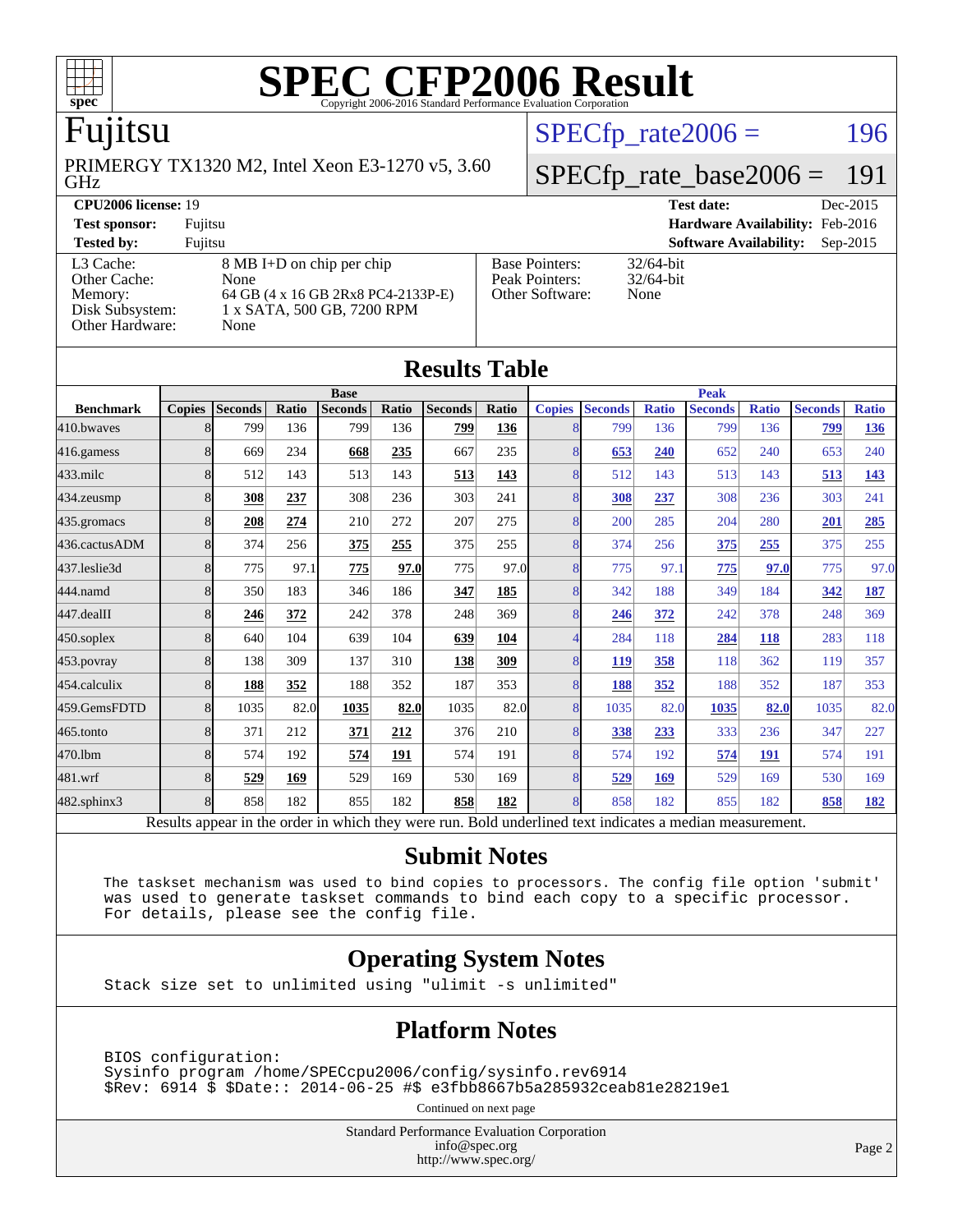

Fujitsu

GHz PRIMERGY TX1320 M2, Intel Xeon E3-1270 v5, 3.60  $SPECTp\_rate2006 = 196$ 

[SPECfp\\_rate\\_base2006 =](http://www.spec.org/auto/cpu2006/Docs/result-fields.html#SPECfpratebase2006) 191

**[CPU2006 license:](http://www.spec.org/auto/cpu2006/Docs/result-fields.html#CPU2006license)** 19 **[Test date:](http://www.spec.org/auto/cpu2006/Docs/result-fields.html#Testdate)** Dec-2015 **[Test sponsor:](http://www.spec.org/auto/cpu2006/Docs/result-fields.html#Testsponsor)** Fujitsu **[Hardware Availability:](http://www.spec.org/auto/cpu2006/Docs/result-fields.html#HardwareAvailability)** Feb-2016 **[Tested by:](http://www.spec.org/auto/cpu2006/Docs/result-fields.html#Testedby)** Fujitsu **[Software Availability:](http://www.spec.org/auto/cpu2006/Docs/result-fields.html#SoftwareAvailability)** Sep-2015

#### **[Platform Notes \(Continued\)](http://www.spec.org/auto/cpu2006/Docs/result-fields.html#PlatformNotes)**

Standard Performance Evaluation Corporation [info@spec.org](mailto:info@spec.org) <http://www.spec.org/> Page 3 running on TX1320M2 Wed Dec 16 21:47:46 2015 This section contains SUT (System Under Test) info as seen by some common utilities. To remove or add to this section, see: <http://www.spec.org/cpu2006/Docs/config.html#sysinfo> From /proc/cpuinfo model name : Intel(R) Xeon(R) CPU E3-1270 v5 @ 3.60GHz 1 "physical id"s (chips) 8 "processors" cores, siblings (Caution: counting these is hw and system dependent. The following excerpts from /proc/cpuinfo might not be reliable. Use with caution.) cpu cores : 4 siblings : 8 physical 0: cores 0 1 2 3 cache size : 8192 KB From /proc/meminfo<br>MemTotal: 65906076 kB HugePages\_Total: 0 Hugepagesize: 2048 kB /usr/bin/lsb\_release -d SUSE Linux Enterprise Server 12 From /etc/\*release\* /etc/\*version\* SuSE-release: SUSE Linux Enterprise Server 12 (x86\_64) VERSION = 12 PATCHLEVEL = 0 # This file is deprecated and will be removed in a future service pack or release. # Please check /etc/os-release for details about this release. os-release: NAME="SLES" VERSION="12" VERSION\_ID="12" PRETTY\_NAME="SUSE Linux Enterprise Server 12" ID="sles" ANSI\_COLOR="0;32" CPE\_NAME="cpe:/o:suse:sles:12" uname -a: Linux TX1320M2 3.12.48-52.27-default #1 SMP Mon Oct 5 10:08:10 UTC 2015 (314f0e3) x86\_64 x86\_64 x86\_64 GNU/Linux run-level 5 Dec 16 14:06 SPEC is set to: /home/SPECcpu2006 Filesystem Type Size Used Avail Use% Mounted on /dev/sda3 xfs 1.6T 12G 1.6T 1% /home Continued on next page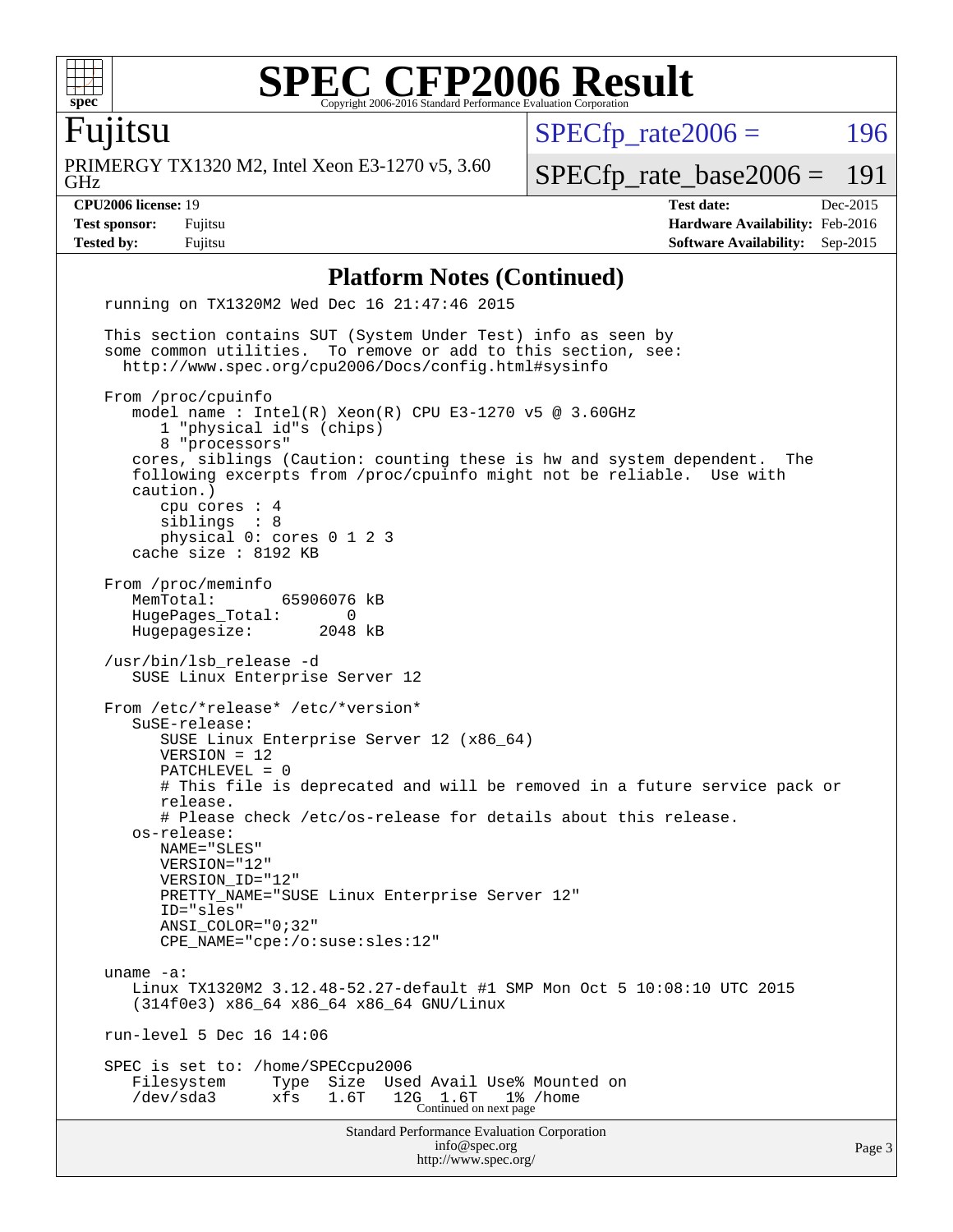

#### Fujitsu

GHz PRIMERGY TX1320 M2, Intel Xeon E3-1270 v5, 3.60  $SPECTp\_rate2006 = 196$ 

[SPECfp\\_rate\\_base2006 =](http://www.spec.org/auto/cpu2006/Docs/result-fields.html#SPECfpratebase2006) 191

**[CPU2006 license:](http://www.spec.org/auto/cpu2006/Docs/result-fields.html#CPU2006license)** 19 **[Test date:](http://www.spec.org/auto/cpu2006/Docs/result-fields.html#Testdate)** Dec-2015 **[Test sponsor:](http://www.spec.org/auto/cpu2006/Docs/result-fields.html#Testsponsor)** Fujitsu **[Hardware Availability:](http://www.spec.org/auto/cpu2006/Docs/result-fields.html#HardwareAvailability)** Feb-2016 **[Tested by:](http://www.spec.org/auto/cpu2006/Docs/result-fields.html#Testedby)** Fujitsu **[Software Availability:](http://www.spec.org/auto/cpu2006/Docs/result-fields.html#SoftwareAvailability)** Sep-2015

#### **[Platform Notes \(Continued\)](http://www.spec.org/auto/cpu2006/Docs/result-fields.html#PlatformNotes)**

Additional information from dmidecode:

 Warning: Use caution when you interpret this section. The 'dmidecode' program reads system data which is "intended to allow hardware to be accurately determined", but the intent may not be met, as there are frequent changes to hardware, firmware, and the "DMTF SMBIOS" standard.

 BIOS FUJITSU // American Megatrends Inc. V5.0.0.11 R1.1.0 for D3373-A1x 10/30/2015 Memory: 4x SK Hynix HMA82GU7MFR8N-TF 16 GB 2 rank 2133 MHz

(End of data from sysinfo program)

#### **[General Notes](http://www.spec.org/auto/cpu2006/Docs/result-fields.html#GeneralNotes)**

Environment variables set by runspec before the start of the run: LD\_LIBRARY\_PATH = "/home/SPECcpu2006/libs/32:/home/SPECcpu2006/libs/64:/home/SPECcpu2006/sh"

 Binaries compiled on a system with 1x Intel Core i5-4670K CPU + 32GB memory using RedHat EL 7.1 Transparent Huge Pages enabled with: echo always > /sys/kernel/mm/transparent\_hugepage/enabled

For information about Fujitsu please visit: <http://www.fujitsu.com>

### **[Base Compiler Invocation](http://www.spec.org/auto/cpu2006/Docs/result-fields.html#BaseCompilerInvocation)**

[C benchmarks](http://www.spec.org/auto/cpu2006/Docs/result-fields.html#Cbenchmarks):

 $\text{icc}$   $-\text{m64}$ 

[C++ benchmarks:](http://www.spec.org/auto/cpu2006/Docs/result-fields.html#CXXbenchmarks) [icpc -m64](http://www.spec.org/cpu2006/results/res2016q1/cpu2006-20160111-38688.flags.html#user_CXXbase_intel_icpc_64bit_bedb90c1146cab66620883ef4f41a67e)

[Fortran benchmarks](http://www.spec.org/auto/cpu2006/Docs/result-fields.html#Fortranbenchmarks): [ifort -m64](http://www.spec.org/cpu2006/results/res2016q1/cpu2006-20160111-38688.flags.html#user_FCbase_intel_ifort_64bit_ee9d0fb25645d0210d97eb0527dcc06e)

[Benchmarks using both Fortran and C](http://www.spec.org/auto/cpu2006/Docs/result-fields.html#BenchmarksusingbothFortranandC): [icc -m64](http://www.spec.org/cpu2006/results/res2016q1/cpu2006-20160111-38688.flags.html#user_CC_FCbase_intel_icc_64bit_0b7121f5ab7cfabee23d88897260401c) [ifort -m64](http://www.spec.org/cpu2006/results/res2016q1/cpu2006-20160111-38688.flags.html#user_CC_FCbase_intel_ifort_64bit_ee9d0fb25645d0210d97eb0527dcc06e)

### **[Base Portability Flags](http://www.spec.org/auto/cpu2006/Docs/result-fields.html#BasePortabilityFlags)**

 410.bwaves: [-DSPEC\\_CPU\\_LP64](http://www.spec.org/cpu2006/results/res2016q1/cpu2006-20160111-38688.flags.html#suite_basePORTABILITY410_bwaves_DSPEC_CPU_LP64) 416.gamess: [-DSPEC\\_CPU\\_LP64](http://www.spec.org/cpu2006/results/res2016q1/cpu2006-20160111-38688.flags.html#suite_basePORTABILITY416_gamess_DSPEC_CPU_LP64) 433.milc: [-DSPEC\\_CPU\\_LP64](http://www.spec.org/cpu2006/results/res2016q1/cpu2006-20160111-38688.flags.html#suite_basePORTABILITY433_milc_DSPEC_CPU_LP64) 434.zeusmp: [-DSPEC\\_CPU\\_LP64](http://www.spec.org/cpu2006/results/res2016q1/cpu2006-20160111-38688.flags.html#suite_basePORTABILITY434_zeusmp_DSPEC_CPU_LP64)

Continued on next page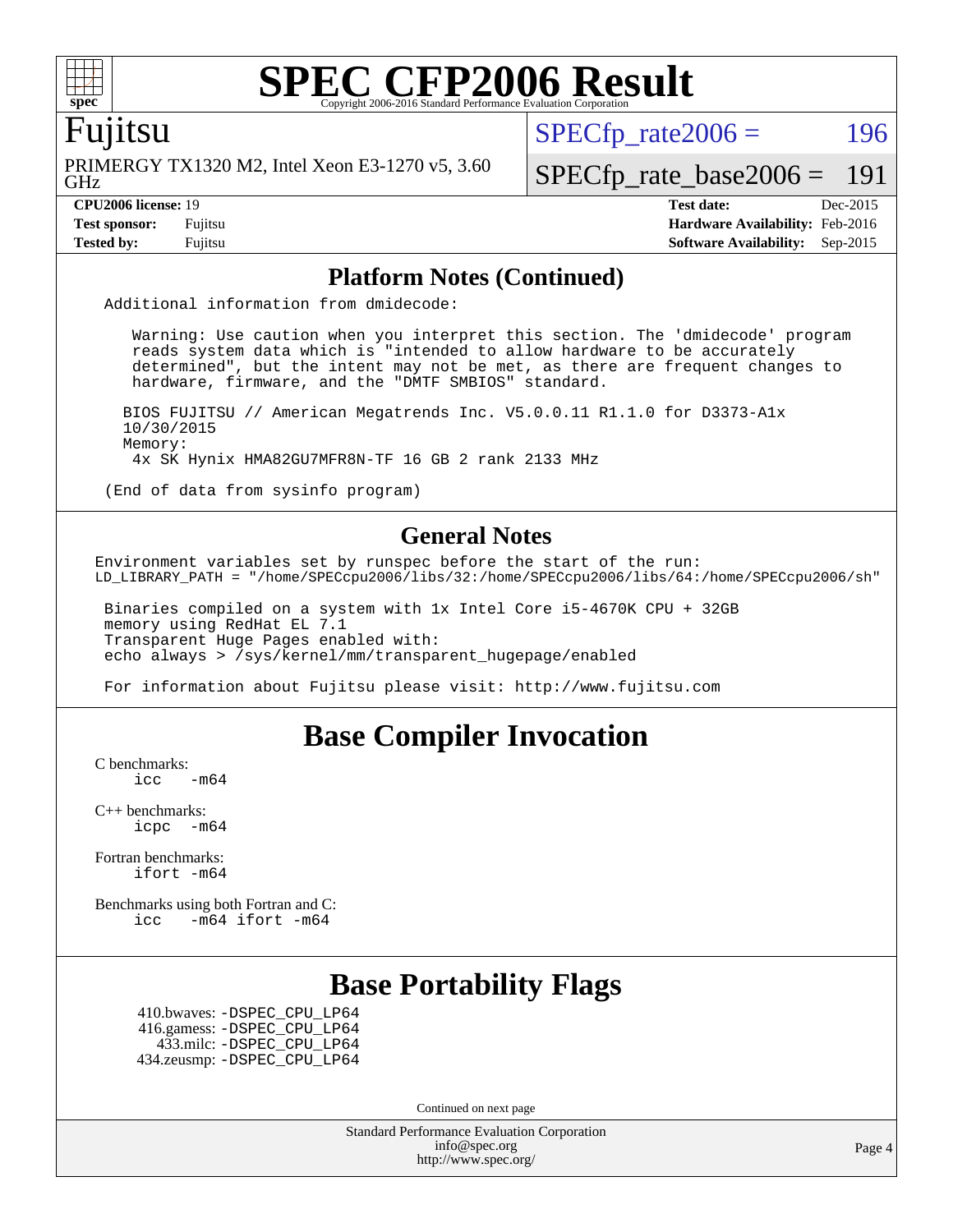

Fujitsu

GHz PRIMERGY TX1320 M2, Intel Xeon E3-1270 v5, 3.60  $SPECTp\_rate2006 = 196$ 

[SPECfp\\_rate\\_base2006 =](http://www.spec.org/auto/cpu2006/Docs/result-fields.html#SPECfpratebase2006) 191

| <b>Test sponsor:</b> | Fujitsu |
|----------------------|---------|
| Tested by:           | Fujitsu |

**[CPU2006 license:](http://www.spec.org/auto/cpu2006/Docs/result-fields.html#CPU2006license)** 19 **[Test date:](http://www.spec.org/auto/cpu2006/Docs/result-fields.html#Testdate)** Dec-2015 **[Hardware Availability:](http://www.spec.org/auto/cpu2006/Docs/result-fields.html#HardwareAvailability)** Feb-2016 **[Software Availability:](http://www.spec.org/auto/cpu2006/Docs/result-fields.html#SoftwareAvailability)** Sep-2015

## **[Base Portability Flags \(Continued\)](http://www.spec.org/auto/cpu2006/Docs/result-fields.html#BasePortabilityFlags)**

 435.gromacs: [-DSPEC\\_CPU\\_LP64](http://www.spec.org/cpu2006/results/res2016q1/cpu2006-20160111-38688.flags.html#suite_basePORTABILITY435_gromacs_DSPEC_CPU_LP64) [-nofor\\_main](http://www.spec.org/cpu2006/results/res2016q1/cpu2006-20160111-38688.flags.html#user_baseLDPORTABILITY435_gromacs_f-nofor_main) 436.cactusADM: [-DSPEC\\_CPU\\_LP64](http://www.spec.org/cpu2006/results/res2016q1/cpu2006-20160111-38688.flags.html#suite_basePORTABILITY436_cactusADM_DSPEC_CPU_LP64) [-nofor\\_main](http://www.spec.org/cpu2006/results/res2016q1/cpu2006-20160111-38688.flags.html#user_baseLDPORTABILITY436_cactusADM_f-nofor_main) 437.leslie3d: [-DSPEC\\_CPU\\_LP64](http://www.spec.org/cpu2006/results/res2016q1/cpu2006-20160111-38688.flags.html#suite_basePORTABILITY437_leslie3d_DSPEC_CPU_LP64) 444.namd: [-DSPEC\\_CPU\\_LP64](http://www.spec.org/cpu2006/results/res2016q1/cpu2006-20160111-38688.flags.html#suite_basePORTABILITY444_namd_DSPEC_CPU_LP64) 447.dealII: [-DSPEC\\_CPU\\_LP64](http://www.spec.org/cpu2006/results/res2016q1/cpu2006-20160111-38688.flags.html#suite_basePORTABILITY447_dealII_DSPEC_CPU_LP64) 450.soplex: [-DSPEC\\_CPU\\_LP64](http://www.spec.org/cpu2006/results/res2016q1/cpu2006-20160111-38688.flags.html#suite_basePORTABILITY450_soplex_DSPEC_CPU_LP64) 453.povray: [-DSPEC\\_CPU\\_LP64](http://www.spec.org/cpu2006/results/res2016q1/cpu2006-20160111-38688.flags.html#suite_basePORTABILITY453_povray_DSPEC_CPU_LP64) 454.calculix: [-DSPEC\\_CPU\\_LP64](http://www.spec.org/cpu2006/results/res2016q1/cpu2006-20160111-38688.flags.html#suite_basePORTABILITY454_calculix_DSPEC_CPU_LP64) [-nofor\\_main](http://www.spec.org/cpu2006/results/res2016q1/cpu2006-20160111-38688.flags.html#user_baseLDPORTABILITY454_calculix_f-nofor_main) 459.GemsFDTD: [-DSPEC\\_CPU\\_LP64](http://www.spec.org/cpu2006/results/res2016q1/cpu2006-20160111-38688.flags.html#suite_basePORTABILITY459_GemsFDTD_DSPEC_CPU_LP64) 465.tonto: [-DSPEC\\_CPU\\_LP64](http://www.spec.org/cpu2006/results/res2016q1/cpu2006-20160111-38688.flags.html#suite_basePORTABILITY465_tonto_DSPEC_CPU_LP64) 470.lbm: [-DSPEC\\_CPU\\_LP64](http://www.spec.org/cpu2006/results/res2016q1/cpu2006-20160111-38688.flags.html#suite_basePORTABILITY470_lbm_DSPEC_CPU_LP64) 481.wrf: [-DSPEC\\_CPU\\_LP64](http://www.spec.org/cpu2006/results/res2016q1/cpu2006-20160111-38688.flags.html#suite_basePORTABILITY481_wrf_DSPEC_CPU_LP64) [-DSPEC\\_CPU\\_CASE\\_FLAG](http://www.spec.org/cpu2006/results/res2016q1/cpu2006-20160111-38688.flags.html#b481.wrf_baseCPORTABILITY_DSPEC_CPU_CASE_FLAG) [-DSPEC\\_CPU\\_LINUX](http://www.spec.org/cpu2006/results/res2016q1/cpu2006-20160111-38688.flags.html#b481.wrf_baseCPORTABILITY_DSPEC_CPU_LINUX) 482.sphinx3: [-DSPEC\\_CPU\\_LP64](http://www.spec.org/cpu2006/results/res2016q1/cpu2006-20160111-38688.flags.html#suite_basePORTABILITY482_sphinx3_DSPEC_CPU_LP64)

### **[Base Optimization Flags](http://www.spec.org/auto/cpu2006/Docs/result-fields.html#BaseOptimizationFlags)**

[C benchmarks](http://www.spec.org/auto/cpu2006/Docs/result-fields.html#Cbenchmarks):

[-xCORE-AVX2](http://www.spec.org/cpu2006/results/res2016q1/cpu2006-20160111-38688.flags.html#user_CCbase_f-xAVX2_5f5fc0cbe2c9f62c816d3e45806c70d7) [-ipo](http://www.spec.org/cpu2006/results/res2016q1/cpu2006-20160111-38688.flags.html#user_CCbase_f-ipo) [-O3](http://www.spec.org/cpu2006/results/res2016q1/cpu2006-20160111-38688.flags.html#user_CCbase_f-O3) [-no-prec-div](http://www.spec.org/cpu2006/results/res2016q1/cpu2006-20160111-38688.flags.html#user_CCbase_f-no-prec-div) [-opt-prefetch](http://www.spec.org/cpu2006/results/res2016q1/cpu2006-20160111-38688.flags.html#user_CCbase_f-opt-prefetch) [-auto-p32](http://www.spec.org/cpu2006/results/res2016q1/cpu2006-20160111-38688.flags.html#user_CCbase_f-auto-p32) [-ansi-alias](http://www.spec.org/cpu2006/results/res2016q1/cpu2006-20160111-38688.flags.html#user_CCbase_f-ansi-alias) [-opt-mem-layout-trans=3](http://www.spec.org/cpu2006/results/res2016q1/cpu2006-20160111-38688.flags.html#user_CCbase_f-opt-mem-layout-trans_a7b82ad4bd7abf52556d4961a2ae94d5)

[C++ benchmarks:](http://www.spec.org/auto/cpu2006/Docs/result-fields.html#CXXbenchmarks) [-xCORE-AVX2](http://www.spec.org/cpu2006/results/res2016q1/cpu2006-20160111-38688.flags.html#user_CXXbase_f-xAVX2_5f5fc0cbe2c9f62c816d3e45806c70d7) [-ipo](http://www.spec.org/cpu2006/results/res2016q1/cpu2006-20160111-38688.flags.html#user_CXXbase_f-ipo) [-O3](http://www.spec.org/cpu2006/results/res2016q1/cpu2006-20160111-38688.flags.html#user_CXXbase_f-O3) [-no-prec-div](http://www.spec.org/cpu2006/results/res2016q1/cpu2006-20160111-38688.flags.html#user_CXXbase_f-no-prec-div) [-opt-prefetch](http://www.spec.org/cpu2006/results/res2016q1/cpu2006-20160111-38688.flags.html#user_CXXbase_f-opt-prefetch) [-auto-p32](http://www.spec.org/cpu2006/results/res2016q1/cpu2006-20160111-38688.flags.html#user_CXXbase_f-auto-p32) [-ansi-alias](http://www.spec.org/cpu2006/results/res2016q1/cpu2006-20160111-38688.flags.html#user_CXXbase_f-ansi-alias) [-opt-mem-layout-trans=3](http://www.spec.org/cpu2006/results/res2016q1/cpu2006-20160111-38688.flags.html#user_CXXbase_f-opt-mem-layout-trans_a7b82ad4bd7abf52556d4961a2ae94d5)

[Fortran benchmarks](http://www.spec.org/auto/cpu2006/Docs/result-fields.html#Fortranbenchmarks): [-xCORE-AVX2](http://www.spec.org/cpu2006/results/res2016q1/cpu2006-20160111-38688.flags.html#user_FCbase_f-xAVX2_5f5fc0cbe2c9f62c816d3e45806c70d7) [-ipo](http://www.spec.org/cpu2006/results/res2016q1/cpu2006-20160111-38688.flags.html#user_FCbase_f-ipo) [-O3](http://www.spec.org/cpu2006/results/res2016q1/cpu2006-20160111-38688.flags.html#user_FCbase_f-O3) [-no-prec-div](http://www.spec.org/cpu2006/results/res2016q1/cpu2006-20160111-38688.flags.html#user_FCbase_f-no-prec-div) [-opt-prefetch](http://www.spec.org/cpu2006/results/res2016q1/cpu2006-20160111-38688.flags.html#user_FCbase_f-opt-prefetch)

[Benchmarks using both Fortran and C](http://www.spec.org/auto/cpu2006/Docs/result-fields.html#BenchmarksusingbothFortranandC): [-xCORE-AVX2](http://www.spec.org/cpu2006/results/res2016q1/cpu2006-20160111-38688.flags.html#user_CC_FCbase_f-xAVX2_5f5fc0cbe2c9f62c816d3e45806c70d7) [-ipo](http://www.spec.org/cpu2006/results/res2016q1/cpu2006-20160111-38688.flags.html#user_CC_FCbase_f-ipo) [-O3](http://www.spec.org/cpu2006/results/res2016q1/cpu2006-20160111-38688.flags.html#user_CC_FCbase_f-O3) [-no-prec-div](http://www.spec.org/cpu2006/results/res2016q1/cpu2006-20160111-38688.flags.html#user_CC_FCbase_f-no-prec-div) [-opt-prefetch](http://www.spec.org/cpu2006/results/res2016q1/cpu2006-20160111-38688.flags.html#user_CC_FCbase_f-opt-prefetch) [-auto-p32](http://www.spec.org/cpu2006/results/res2016q1/cpu2006-20160111-38688.flags.html#user_CC_FCbase_f-auto-p32) [-ansi-alias](http://www.spec.org/cpu2006/results/res2016q1/cpu2006-20160111-38688.flags.html#user_CC_FCbase_f-ansi-alias) [-opt-mem-layout-trans=3](http://www.spec.org/cpu2006/results/res2016q1/cpu2006-20160111-38688.flags.html#user_CC_FCbase_f-opt-mem-layout-trans_a7b82ad4bd7abf52556d4961a2ae94d5)

### **[Peak Compiler Invocation](http://www.spec.org/auto/cpu2006/Docs/result-fields.html#PeakCompilerInvocation)**

[C benchmarks](http://www.spec.org/auto/cpu2006/Docs/result-fields.html#Cbenchmarks):  $\text{icc}$   $-\text{m64}$ 

[C++ benchmarks \(except as noted below\):](http://www.spec.org/auto/cpu2006/Docs/result-fields.html#CXXbenchmarksexceptasnotedbelow) [icpc -m64](http://www.spec.org/cpu2006/results/res2016q1/cpu2006-20160111-38688.flags.html#user_CXXpeak_intel_icpc_64bit_bedb90c1146cab66620883ef4f41a67e)

450.soplex: [icpc -m32 -L/opt/intel/compilers\\_and\\_libraries\\_2016/linux/compiler/lib/ia32\\_lin](http://www.spec.org/cpu2006/results/res2016q1/cpu2006-20160111-38688.flags.html#user_peakCXXLD450_soplex_intel_icpc_b4f50a394bdb4597aa5879c16bc3f5c5)

[Fortran benchmarks](http://www.spec.org/auto/cpu2006/Docs/result-fields.html#Fortranbenchmarks): [ifort -m64](http://www.spec.org/cpu2006/results/res2016q1/cpu2006-20160111-38688.flags.html#user_FCpeak_intel_ifort_64bit_ee9d0fb25645d0210d97eb0527dcc06e)

[Benchmarks using both Fortran and C](http://www.spec.org/auto/cpu2006/Docs/result-fields.html#BenchmarksusingbothFortranandC): [icc -m64](http://www.spec.org/cpu2006/results/res2016q1/cpu2006-20160111-38688.flags.html#user_CC_FCpeak_intel_icc_64bit_0b7121f5ab7cfabee23d88897260401c) [ifort -m64](http://www.spec.org/cpu2006/results/res2016q1/cpu2006-20160111-38688.flags.html#user_CC_FCpeak_intel_ifort_64bit_ee9d0fb25645d0210d97eb0527dcc06e)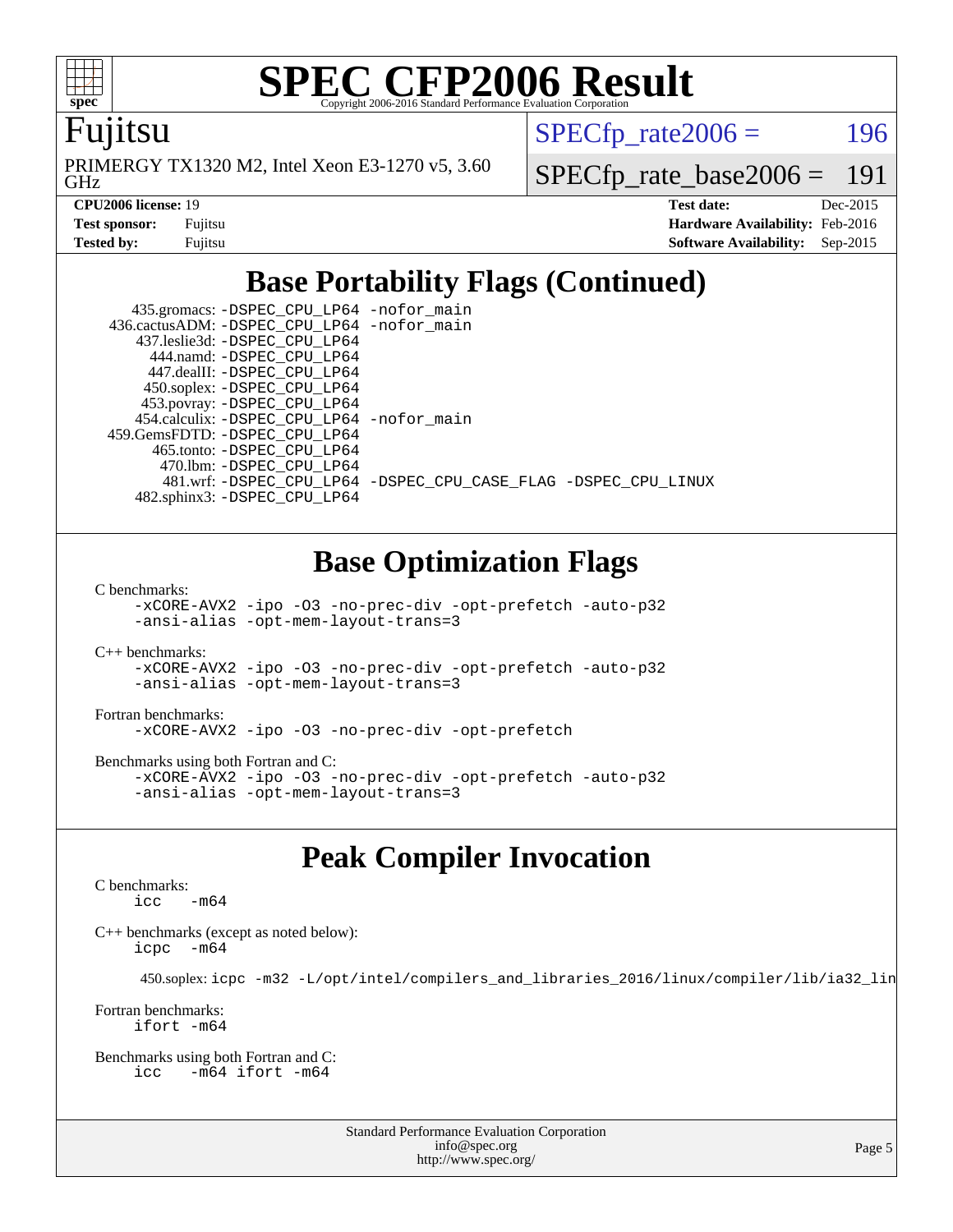

#### Fujitsu

GHz PRIMERGY TX1320 M2, Intel Xeon E3-1270 v5, 3.60  $SPECTp\_rate2006 = 196$ 

[SPECfp\\_rate\\_base2006 =](http://www.spec.org/auto/cpu2006/Docs/result-fields.html#SPECfpratebase2006) 191

**[CPU2006 license:](http://www.spec.org/auto/cpu2006/Docs/result-fields.html#CPU2006license)** 19 **[Test date:](http://www.spec.org/auto/cpu2006/Docs/result-fields.html#Testdate)** Dec-2015 **[Test sponsor:](http://www.spec.org/auto/cpu2006/Docs/result-fields.html#Testsponsor)** Fujitsu **[Hardware Availability:](http://www.spec.org/auto/cpu2006/Docs/result-fields.html#HardwareAvailability)** Feb-2016 **[Tested by:](http://www.spec.org/auto/cpu2006/Docs/result-fields.html#Testedby)** Fujitsu **[Software Availability:](http://www.spec.org/auto/cpu2006/Docs/result-fields.html#SoftwareAvailability)** Sep-2015

### **[Peak Portability Flags](http://www.spec.org/auto/cpu2006/Docs/result-fields.html#PeakPortabilityFlags)**

 410.bwaves: [-DSPEC\\_CPU\\_LP64](http://www.spec.org/cpu2006/results/res2016q1/cpu2006-20160111-38688.flags.html#suite_peakPORTABILITY410_bwaves_DSPEC_CPU_LP64) 416.gamess: [-DSPEC\\_CPU\\_LP64](http://www.spec.org/cpu2006/results/res2016q1/cpu2006-20160111-38688.flags.html#suite_peakPORTABILITY416_gamess_DSPEC_CPU_LP64) 433.milc: [-DSPEC\\_CPU\\_LP64](http://www.spec.org/cpu2006/results/res2016q1/cpu2006-20160111-38688.flags.html#suite_peakPORTABILITY433_milc_DSPEC_CPU_LP64) 434.zeusmp: [-DSPEC\\_CPU\\_LP64](http://www.spec.org/cpu2006/results/res2016q1/cpu2006-20160111-38688.flags.html#suite_peakPORTABILITY434_zeusmp_DSPEC_CPU_LP64) 435.gromacs: [-DSPEC\\_CPU\\_LP64](http://www.spec.org/cpu2006/results/res2016q1/cpu2006-20160111-38688.flags.html#suite_peakPORTABILITY435_gromacs_DSPEC_CPU_LP64) [-nofor\\_main](http://www.spec.org/cpu2006/results/res2016q1/cpu2006-20160111-38688.flags.html#user_peakLDPORTABILITY435_gromacs_f-nofor_main) 436.cactusADM: [-DSPEC\\_CPU\\_LP64](http://www.spec.org/cpu2006/results/res2016q1/cpu2006-20160111-38688.flags.html#suite_peakPORTABILITY436_cactusADM_DSPEC_CPU_LP64) [-nofor\\_main](http://www.spec.org/cpu2006/results/res2016q1/cpu2006-20160111-38688.flags.html#user_peakLDPORTABILITY436_cactusADM_f-nofor_main) 437.leslie3d: [-DSPEC\\_CPU\\_LP64](http://www.spec.org/cpu2006/results/res2016q1/cpu2006-20160111-38688.flags.html#suite_peakPORTABILITY437_leslie3d_DSPEC_CPU_LP64) 444.namd: [-DSPEC\\_CPU\\_LP64](http://www.spec.org/cpu2006/results/res2016q1/cpu2006-20160111-38688.flags.html#suite_peakPORTABILITY444_namd_DSPEC_CPU_LP64) 447.dealII: [-DSPEC\\_CPU\\_LP64](http://www.spec.org/cpu2006/results/res2016q1/cpu2006-20160111-38688.flags.html#suite_peakPORTABILITY447_dealII_DSPEC_CPU_LP64) 450.soplex: [-D\\_FILE\\_OFFSET\\_BITS=64](http://www.spec.org/cpu2006/results/res2016q1/cpu2006-20160111-38688.flags.html#user_peakPORTABILITY450_soplex_file_offset_bits_64_438cf9856305ebd76870a2c6dc2689ab) 453.povray: [-DSPEC\\_CPU\\_LP64](http://www.spec.org/cpu2006/results/res2016q1/cpu2006-20160111-38688.flags.html#suite_peakPORTABILITY453_povray_DSPEC_CPU_LP64) 454.calculix: [-DSPEC\\_CPU\\_LP64](http://www.spec.org/cpu2006/results/res2016q1/cpu2006-20160111-38688.flags.html#suite_peakPORTABILITY454_calculix_DSPEC_CPU_LP64) [-nofor\\_main](http://www.spec.org/cpu2006/results/res2016q1/cpu2006-20160111-38688.flags.html#user_peakLDPORTABILITY454_calculix_f-nofor_main) 459.GemsFDTD: [-DSPEC\\_CPU\\_LP64](http://www.spec.org/cpu2006/results/res2016q1/cpu2006-20160111-38688.flags.html#suite_peakPORTABILITY459_GemsFDTD_DSPEC_CPU_LP64) 465.tonto: [-DSPEC\\_CPU\\_LP64](http://www.spec.org/cpu2006/results/res2016q1/cpu2006-20160111-38688.flags.html#suite_peakPORTABILITY465_tonto_DSPEC_CPU_LP64) 470.lbm: [-DSPEC\\_CPU\\_LP64](http://www.spec.org/cpu2006/results/res2016q1/cpu2006-20160111-38688.flags.html#suite_peakPORTABILITY470_lbm_DSPEC_CPU_LP64) 481.wrf: [-DSPEC\\_CPU\\_LP64](http://www.spec.org/cpu2006/results/res2016q1/cpu2006-20160111-38688.flags.html#suite_peakPORTABILITY481_wrf_DSPEC_CPU_LP64) [-DSPEC\\_CPU\\_CASE\\_FLAG](http://www.spec.org/cpu2006/results/res2016q1/cpu2006-20160111-38688.flags.html#b481.wrf_peakCPORTABILITY_DSPEC_CPU_CASE_FLAG) [-DSPEC\\_CPU\\_LINUX](http://www.spec.org/cpu2006/results/res2016q1/cpu2006-20160111-38688.flags.html#b481.wrf_peakCPORTABILITY_DSPEC_CPU_LINUX) 482.sphinx3: [-DSPEC\\_CPU\\_LP64](http://www.spec.org/cpu2006/results/res2016q1/cpu2006-20160111-38688.flags.html#suite_peakPORTABILITY482_sphinx3_DSPEC_CPU_LP64)

### **[Peak Optimization Flags](http://www.spec.org/auto/cpu2006/Docs/result-fields.html#PeakOptimizationFlags)**

[C benchmarks](http://www.spec.org/auto/cpu2006/Docs/result-fields.html#Cbenchmarks):

 433.milc: basepeak = yes  $470.1$ bm: basepeak = yes  $482$ .sphinx3: basepeak = yes

#### [C++ benchmarks:](http://www.spec.org/auto/cpu2006/Docs/result-fields.html#CXXbenchmarks)

 444.namd: [-xCORE-AVX2](http://www.spec.org/cpu2006/results/res2016q1/cpu2006-20160111-38688.flags.html#user_peakPASS2_CXXFLAGSPASS2_LDFLAGS444_namd_f-xAVX2_5f5fc0cbe2c9f62c816d3e45806c70d7)(pass 2) [-prof-gen:threadsafe](http://www.spec.org/cpu2006/results/res2016q1/cpu2006-20160111-38688.flags.html#user_peakPASS1_CXXFLAGSPASS1_LDFLAGS444_namd_prof_gen_21a26eb79f378b550acd7bec9fe4467a)(pass 1)  $-i\text{po}(pass 2) -03(pass 2) -no-prec-div(pass 2)$  $-i\text{po}(pass 2) -03(pass 2) -no-prec-div(pass 2)$  $-i\text{po}(pass 2) -03(pass 2) -no-prec-div(pass 2)$ [-par-num-threads=1](http://www.spec.org/cpu2006/results/res2016q1/cpu2006-20160111-38688.flags.html#user_peakPASS1_CXXFLAGSPASS1_LDFLAGS444_namd_par_num_threads_786a6ff141b4e9e90432e998842df6c2)(pass 1) [-opt-mem-layout-trans=3](http://www.spec.org/cpu2006/results/res2016q1/cpu2006-20160111-38688.flags.html#user_peakPASS2_CXXFLAGS444_namd_f-opt-mem-layout-trans_a7b82ad4bd7abf52556d4961a2ae94d5)(pass 2) [-prof-use](http://www.spec.org/cpu2006/results/res2016q1/cpu2006-20160111-38688.flags.html#user_peakPASS2_CXXFLAGSPASS2_LDFLAGS444_namd_prof_use_bccf7792157ff70d64e32fe3e1250b55)(pass 2) [-fno-alias](http://www.spec.org/cpu2006/results/res2016q1/cpu2006-20160111-38688.flags.html#user_peakCXXOPTIMIZE444_namd_f-no-alias_694e77f6c5a51e658e82ccff53a9e63a) [-auto-ilp32](http://www.spec.org/cpu2006/results/res2016q1/cpu2006-20160111-38688.flags.html#user_peakCXXOPTIMIZE444_namd_f-auto-ilp32)

447.dealII: basepeak = yes

 450.soplex: [-xCORE-AVX2](http://www.spec.org/cpu2006/results/res2016q1/cpu2006-20160111-38688.flags.html#user_peakPASS2_CXXFLAGSPASS2_LDFLAGS450_soplex_f-xAVX2_5f5fc0cbe2c9f62c816d3e45806c70d7)(pass 2) [-prof-gen:threadsafe](http://www.spec.org/cpu2006/results/res2016q1/cpu2006-20160111-38688.flags.html#user_peakPASS1_CXXFLAGSPASS1_LDFLAGS450_soplex_prof_gen_21a26eb79f378b550acd7bec9fe4467a)(pass 1)  $-i\text{po}(pass 2) -\tilde{O}3(pass 2)$  [-no-prec-div](http://www.spec.org/cpu2006/results/res2016q1/cpu2006-20160111-38688.flags.html#user_peakPASS2_CXXFLAGSPASS2_LDFLAGS450_soplex_f-no-prec-div)(pass 2) [-par-num-threads=1](http://www.spec.org/cpu2006/results/res2016q1/cpu2006-20160111-38688.flags.html#user_peakPASS1_CXXFLAGSPASS1_LDFLAGS450_soplex_par_num_threads_786a6ff141b4e9e90432e998842df6c2)(pass 1) [-opt-mem-layout-trans=3](http://www.spec.org/cpu2006/results/res2016q1/cpu2006-20160111-38688.flags.html#user_peakPASS2_CXXFLAGS450_soplex_f-opt-mem-layout-trans_a7b82ad4bd7abf52556d4961a2ae94d5)(pass 2) [-prof-use](http://www.spec.org/cpu2006/results/res2016q1/cpu2006-20160111-38688.flags.html#user_peakPASS2_CXXFLAGSPASS2_LDFLAGS450_soplex_prof_use_bccf7792157ff70d64e32fe3e1250b55)(pass 2) [-opt-malloc-options=3](http://www.spec.org/cpu2006/results/res2016q1/cpu2006-20160111-38688.flags.html#user_peakOPTIMIZE450_soplex_f-opt-malloc-options_13ab9b803cf986b4ee62f0a5998c2238)

```
 453.povray: -xCORE-AVX2(pass 2) -prof-gen:threadsafe(pass 1)
-i\text{po}(pass 2) -03(pass 2)-no-prec-div(pass 2)
-par-num-threads=1(pass 1) -opt-mem-layout-trans=3(pass 2)
-prof-use(pass 2) -unroll4 -ansi-alias
```
Continued on next page

```
Standard Performance Evaluation Corporation
    info@spec.org
 http://www.spec.org/
```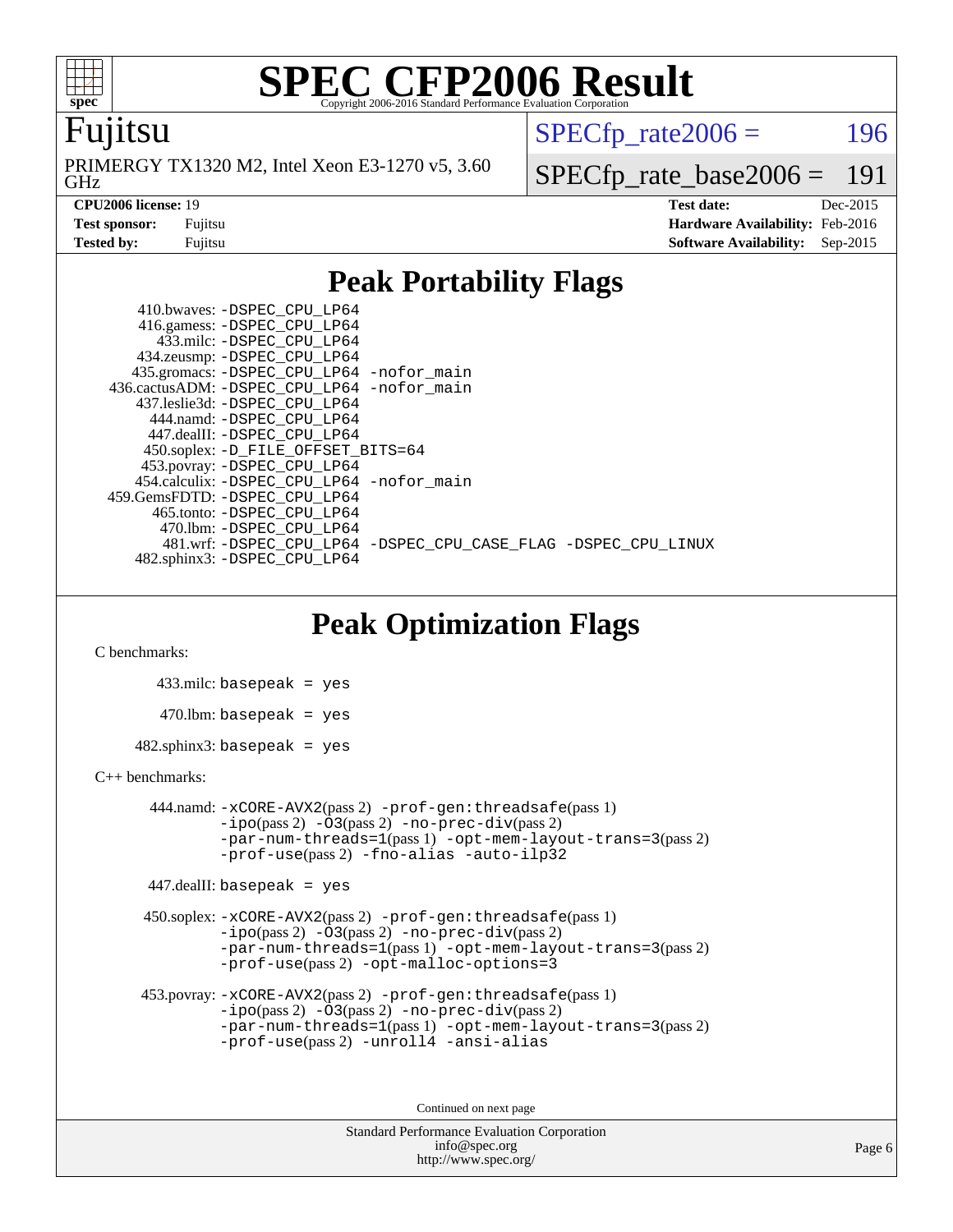

Fujitsu

GHz PRIMERGY TX1320 M2, Intel Xeon E3-1270 v5, 3.60  $SPECTp\_rate2006 = 196$ 

[SPECfp\\_rate\\_base2006 =](http://www.spec.org/auto/cpu2006/Docs/result-fields.html#SPECfpratebase2006) 191

**[CPU2006 license:](http://www.spec.org/auto/cpu2006/Docs/result-fields.html#CPU2006license)** 19 **[Test date:](http://www.spec.org/auto/cpu2006/Docs/result-fields.html#Testdate)** Dec-2015 **[Test sponsor:](http://www.spec.org/auto/cpu2006/Docs/result-fields.html#Testsponsor)** Fujitsu **[Hardware Availability:](http://www.spec.org/auto/cpu2006/Docs/result-fields.html#HardwareAvailability)** Feb-2016 **[Tested by:](http://www.spec.org/auto/cpu2006/Docs/result-fields.html#Testedby)** Fujitsu **[Software Availability:](http://www.spec.org/auto/cpu2006/Docs/result-fields.html#SoftwareAvailability)** Sep-2015

# **[Peak Optimization Flags \(Continued\)](http://www.spec.org/auto/cpu2006/Docs/result-fields.html#PeakOptimizationFlags)**

[Fortran benchmarks](http://www.spec.org/auto/cpu2006/Docs/result-fields.html#Fortranbenchmarks):

 $410.bwaves: basepeak = yes$  416.gamess: [-xCORE-AVX2](http://www.spec.org/cpu2006/results/res2016q1/cpu2006-20160111-38688.flags.html#user_peakPASS2_FFLAGSPASS2_LDFLAGS416_gamess_f-xAVX2_5f5fc0cbe2c9f62c816d3e45806c70d7)(pass 2) [-prof-gen:threadsafe](http://www.spec.org/cpu2006/results/res2016q1/cpu2006-20160111-38688.flags.html#user_peakPASS1_FFLAGSPASS1_LDFLAGS416_gamess_prof_gen_21a26eb79f378b550acd7bec9fe4467a)(pass 1)  $-i\text{po}(pass 2) -03(pass 2) -no-prec-div(pass 2)$  $-i\text{po}(pass 2) -03(pass 2) -no-prec-div(pass 2)$  $-i\text{po}(pass 2) -03(pass 2) -no-prec-div(pass 2)$ [-par-num-threads=1](http://www.spec.org/cpu2006/results/res2016q1/cpu2006-20160111-38688.flags.html#user_peakPASS1_FFLAGSPASS1_LDFLAGS416_gamess_par_num_threads_786a6ff141b4e9e90432e998842df6c2)(pass 1) [-prof-use](http://www.spec.org/cpu2006/results/res2016q1/cpu2006-20160111-38688.flags.html#user_peakPASS2_FFLAGSPASS2_LDFLAGS416_gamess_prof_use_bccf7792157ff70d64e32fe3e1250b55)(pass 2) [-unroll2](http://www.spec.org/cpu2006/results/res2016q1/cpu2006-20160111-38688.flags.html#user_peakOPTIMIZE416_gamess_f-unroll_784dae83bebfb236979b41d2422d7ec2) [-inline-level=0](http://www.spec.org/cpu2006/results/res2016q1/cpu2006-20160111-38688.flags.html#user_peakOPTIMIZE416_gamess_f-inline-level_318d07a09274ad25e8d15dbfaa68ba50) [-scalar-rep-](http://www.spec.org/cpu2006/results/res2016q1/cpu2006-20160111-38688.flags.html#user_peakOPTIMIZE416_gamess_f-disablescalarrep_abbcad04450fb118e4809c81d83c8a1d) 434.zeusmp: basepeak = yes 437.leslie3d: basepeak = yes 459.GemsFDTD: basepeak = yes 465.tonto: [-xCORE-AVX2](http://www.spec.org/cpu2006/results/res2016q1/cpu2006-20160111-38688.flags.html#user_peakPASS2_FFLAGSPASS2_LDFLAGS465_tonto_f-xAVX2_5f5fc0cbe2c9f62c816d3e45806c70d7)(pass 2) [-prof-gen:threadsafe](http://www.spec.org/cpu2006/results/res2016q1/cpu2006-20160111-38688.flags.html#user_peakPASS1_FFLAGSPASS1_LDFLAGS465_tonto_prof_gen_21a26eb79f378b550acd7bec9fe4467a)(pass 1)  $-ipo(pass 2)$  $-ipo(pass 2)$   $-03(pass 2)$   $-no-prec-div(pass 2)$  $-no-prec-div(pass 2)$ [-par-num-threads=1](http://www.spec.org/cpu2006/results/res2016q1/cpu2006-20160111-38688.flags.html#user_peakPASS1_FFLAGSPASS1_LDFLAGS465_tonto_par_num_threads_786a6ff141b4e9e90432e998842df6c2)(pass 1) [-prof-use](http://www.spec.org/cpu2006/results/res2016q1/cpu2006-20160111-38688.flags.html#user_peakPASS2_FFLAGSPASS2_LDFLAGS465_tonto_prof_use_bccf7792157ff70d64e32fe3e1250b55)(pass 2) [-unroll4](http://www.spec.org/cpu2006/results/res2016q1/cpu2006-20160111-38688.flags.html#user_peakOPTIMIZE465_tonto_f-unroll_4e5e4ed65b7fd20bdcd365bec371b81f) [-auto](http://www.spec.org/cpu2006/results/res2016q1/cpu2006-20160111-38688.flags.html#user_peakOPTIMIZE465_tonto_f-auto) [-inline-calloc](http://www.spec.org/cpu2006/results/res2016q1/cpu2006-20160111-38688.flags.html#user_peakOPTIMIZE465_tonto_f-inline-calloc) [-opt-malloc-options=3](http://www.spec.org/cpu2006/results/res2016q1/cpu2006-20160111-38688.flags.html#user_peakOPTIMIZE465_tonto_f-opt-malloc-options_13ab9b803cf986b4ee62f0a5998c2238) [Benchmarks using both Fortran and C](http://www.spec.org/auto/cpu2006/Docs/result-fields.html#BenchmarksusingbothFortranandC): 435.gromacs: [-xCORE-AVX2](http://www.spec.org/cpu2006/results/res2016q1/cpu2006-20160111-38688.flags.html#user_peakPASS2_CFLAGSPASS2_FFLAGSPASS2_LDFLAGS435_gromacs_f-xAVX2_5f5fc0cbe2c9f62c816d3e45806c70d7)(pass 2) [-prof-gen:threadsafe](http://www.spec.org/cpu2006/results/res2016q1/cpu2006-20160111-38688.flags.html#user_peakPASS1_CFLAGSPASS1_FFLAGSPASS1_LDFLAGS435_gromacs_prof_gen_21a26eb79f378b550acd7bec9fe4467a)(pass 1) [-ipo](http://www.spec.org/cpu2006/results/res2016q1/cpu2006-20160111-38688.flags.html#user_peakPASS2_CFLAGSPASS2_FFLAGSPASS2_LDFLAGS435_gromacs_f-ipo)(pass 2) [-O3](http://www.spec.org/cpu2006/results/res2016q1/cpu2006-20160111-38688.flags.html#user_peakPASS2_CFLAGSPASS2_FFLAGSPASS2_LDFLAGS435_gromacs_f-O3)(pass 2) [-no-prec-div](http://www.spec.org/cpu2006/results/res2016q1/cpu2006-20160111-38688.flags.html#user_peakPASS2_CFLAGSPASS2_FFLAGSPASS2_LDFLAGS435_gromacs_f-no-prec-div)(pass 2) [-par-num-threads=1](http://www.spec.org/cpu2006/results/res2016q1/cpu2006-20160111-38688.flags.html#user_peakPASS1_CFLAGSPASS1_FFLAGSPASS1_LDFLAGS435_gromacs_par_num_threads_786a6ff141b4e9e90432e998842df6c2)(pass 1) [-opt-mem-layout-trans=3](http://www.spec.org/cpu2006/results/res2016q1/cpu2006-20160111-38688.flags.html#user_peakPASS2_CFLAGS435_gromacs_f-opt-mem-layout-trans_a7b82ad4bd7abf52556d4961a2ae94d5)(pass 2) [-prof-use](http://www.spec.org/cpu2006/results/res2016q1/cpu2006-20160111-38688.flags.html#user_peakPASS2_CFLAGSPASS2_FFLAGSPASS2_LDFLAGS435_gromacs_prof_use_bccf7792157ff70d64e32fe3e1250b55)(pass 2) [-opt-prefetch](http://www.spec.org/cpu2006/results/res2016q1/cpu2006-20160111-38688.flags.html#user_peakOPTIMIZE435_gromacs_f-opt-prefetch) [-auto-ilp32](http://www.spec.org/cpu2006/results/res2016q1/cpu2006-20160111-38688.flags.html#user_peakCOPTIMIZE435_gromacs_f-auto-ilp32)  $436.cactusADM:basepeak = yes$  454.calculix: basepeak = yes  $481.$ wrf: basepeak = yes The flags files that were used to format this result can be browsed at <http://www.spec.org/cpu2006/flags/Intel-ic16.0-official-linux64.html> <http://www.spec.org/cpu2006/flags/Fujitsu-Platform-Settings-V1.2-HSW-RevA.html> You can also download the XML flags sources by saving the following links: <http://www.spec.org/cpu2006/flags/Intel-ic16.0-official-linux64.xml> <http://www.spec.org/cpu2006/flags/Fujitsu-Platform-Settings-V1.2-HSW-RevA.xml>